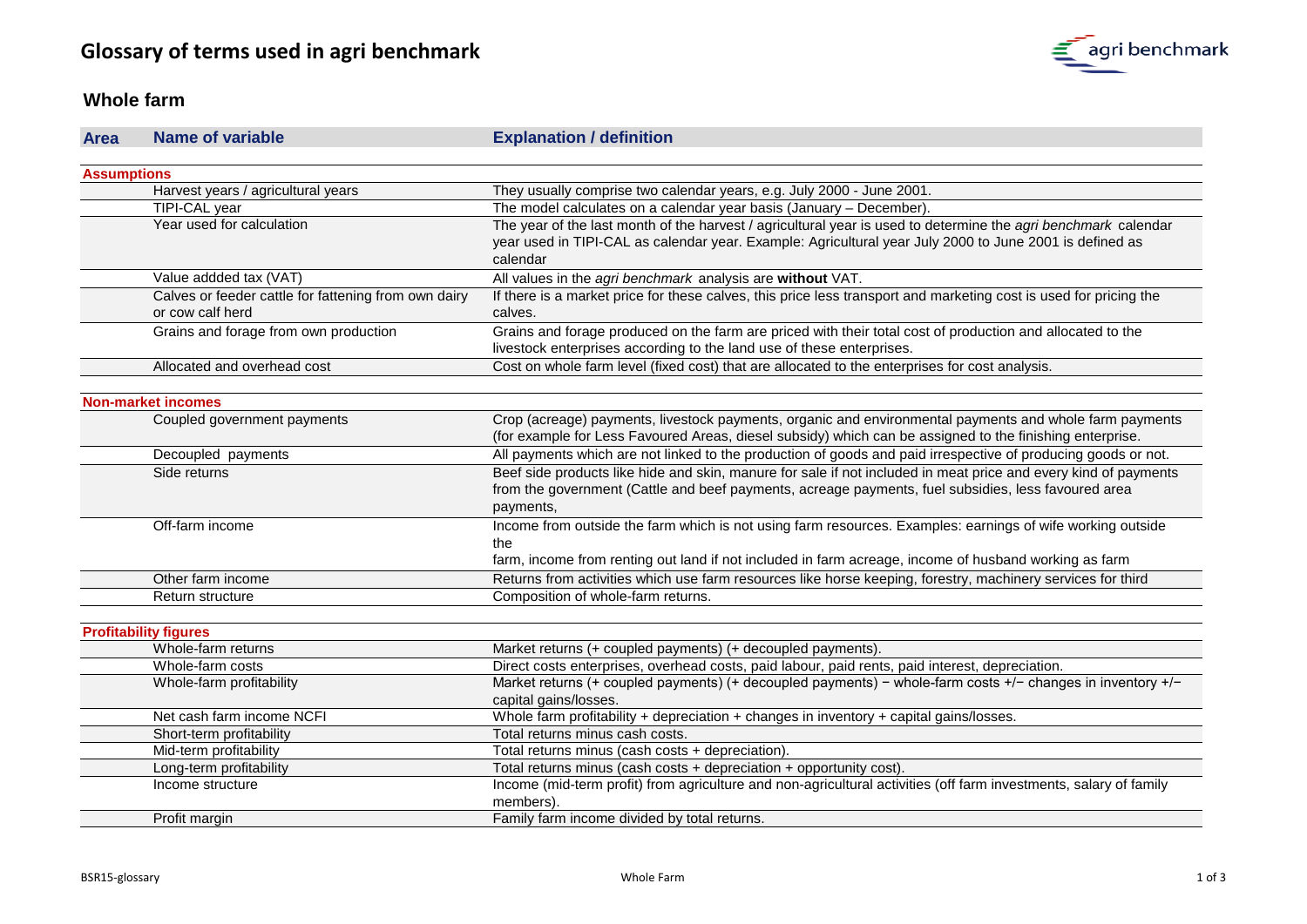#### **Whole farm**

**Area Name of variable Explanation / definition**

#### **The following costs for production factors (labour, land, capital) are calculated similarly for all enterprises based on the enterprise-specific cost allocation applied.**

| Labour |                                 |                                                                                                                                                                                                                                                                                                                                                                                                                                                                                                                                                                                                                                                                                                                                                                                                                                                      |
|--------|---------------------------------|------------------------------------------------------------------------------------------------------------------------------------------------------------------------------------------------------------------------------------------------------------------------------------------------------------------------------------------------------------------------------------------------------------------------------------------------------------------------------------------------------------------------------------------------------------------------------------------------------------------------------------------------------------------------------------------------------------------------------------------------------------------------------------------------------------------------------------------------------|
|        | Hours worked                    | For hired as well as for family labour the hours worked per person are taken from the accounting information or<br>are estimated during the panel. The general formula for each person is average hours worked per day *<br>working days per year (i.e. 365 days less holidays less off-days less sickness days). Less working hours on<br>specific week days like Saturdays or Sundays are reflected as well as additional hours worked during e.g.<br>harvest or calving season. The hours worked per day exclude lunch breaks but include minor breaks, talks, tea<br>drinking and other social events during work as they can affect productivity both positively and negatively. For<br>orientation, standard hours for employees and hired labour are 2,400 hours per year and 2,700 hours per year<br>for a full family person, respectively. |
|        | Wages paid                      | Gross salary + social fees (insurance, taxes, etc.) the employer has to cover for permanent and casual<br>employees.                                                                                                                                                                                                                                                                                                                                                                                                                                                                                                                                                                                                                                                                                                                                 |
|        | Opportunity cost labour         | Calculated wage for family labour; either off-farm salary or farm manager salary.                                                                                                                                                                                                                                                                                                                                                                                                                                                                                                                                                                                                                                                                                                                                                                    |
|        | Average wages on the farm       | This figure represents the gross salary plus social fees (insurance, taxes, etc.) the employer has to cover.<br>Calculation: Total labour cost (wages paid plus opportunity cost) divided by the total hours worked. To<br>calculate it, the number of hours worked by the employees and the family have been calculated with the<br>assistance of advisors and farmers.                                                                                                                                                                                                                                                                                                                                                                                                                                                                             |
|        | Labour cost                     | Wages paid (cost for hired labour) + calculated wages for family labour (opportunity cost).                                                                                                                                                                                                                                                                                                                                                                                                                                                                                                                                                                                                                                                                                                                                                          |
|        | Physical labour productivity I  | Kilogram of live weight or carcass weight sold per hour labour input (employed / paid labour plus family<br>labour).                                                                                                                                                                                                                                                                                                                                                                                                                                                                                                                                                                                                                                                                                                                                 |
|        | Physical labour productivity II | Like Physical Labour Producivity I, but using the weight added as a reference unit.                                                                                                                                                                                                                                                                                                                                                                                                                                                                                                                                                                                                                                                                                                                                                                  |
|        | Economic labour productivity    | USD returns per USD labour cost.                                                                                                                                                                                                                                                                                                                                                                                                                                                                                                                                                                                                                                                                                                                                                                                                                     |
|        | Return to labour                | Entrepreneurs profit plus labour cost (wages paid plus opportunity cost) divided by total labour input.                                                                                                                                                                                                                                                                                                                                                                                                                                                                                                                                                                                                                                                                                                                                              |
| Land   |                                 |                                                                                                                                                                                                                                                                                                                                                                                                                                                                                                                                                                                                                                                                                                                                                                                                                                                      |
|        | Land use                        | The relative proportion of land use by the beef enterprise. The total amount of land used for feed production on<br>the farm is 100 %. Please note that purchased concentrates are not included.                                                                                                                                                                                                                                                                                                                                                                                                                                                                                                                                                                                                                                                     |
|        | Land rents paid                 | Rental price per ha for existing contracts.                                                                                                                                                                                                                                                                                                                                                                                                                                                                                                                                                                                                                                                                                                                                                                                                          |
|        | Opportunity cost land           | These are land rents for new contracts in case that the farm would rent out own land. They reflect the future<br>cost of renting land.                                                                                                                                                                                                                                                                                                                                                                                                                                                                                                                                                                                                                                                                                                               |
|        | Land cost                       | Rents paid + calculated land rents for own land (opportunity cost).                                                                                                                                                                                                                                                                                                                                                                                                                                                                                                                                                                                                                                                                                                                                                                                  |
|        | Physical land productivity      | Kilogram live weight or carcass weight sold per ha land input (hired and owned).                                                                                                                                                                                                                                                                                                                                                                                                                                                                                                                                                                                                                                                                                                                                                                     |
|        | Economic land productivity      | Total returns in USD per USD land cost (paid and calculated).                                                                                                                                                                                                                                                                                                                                                                                                                                                                                                                                                                                                                                                                                                                                                                                        |

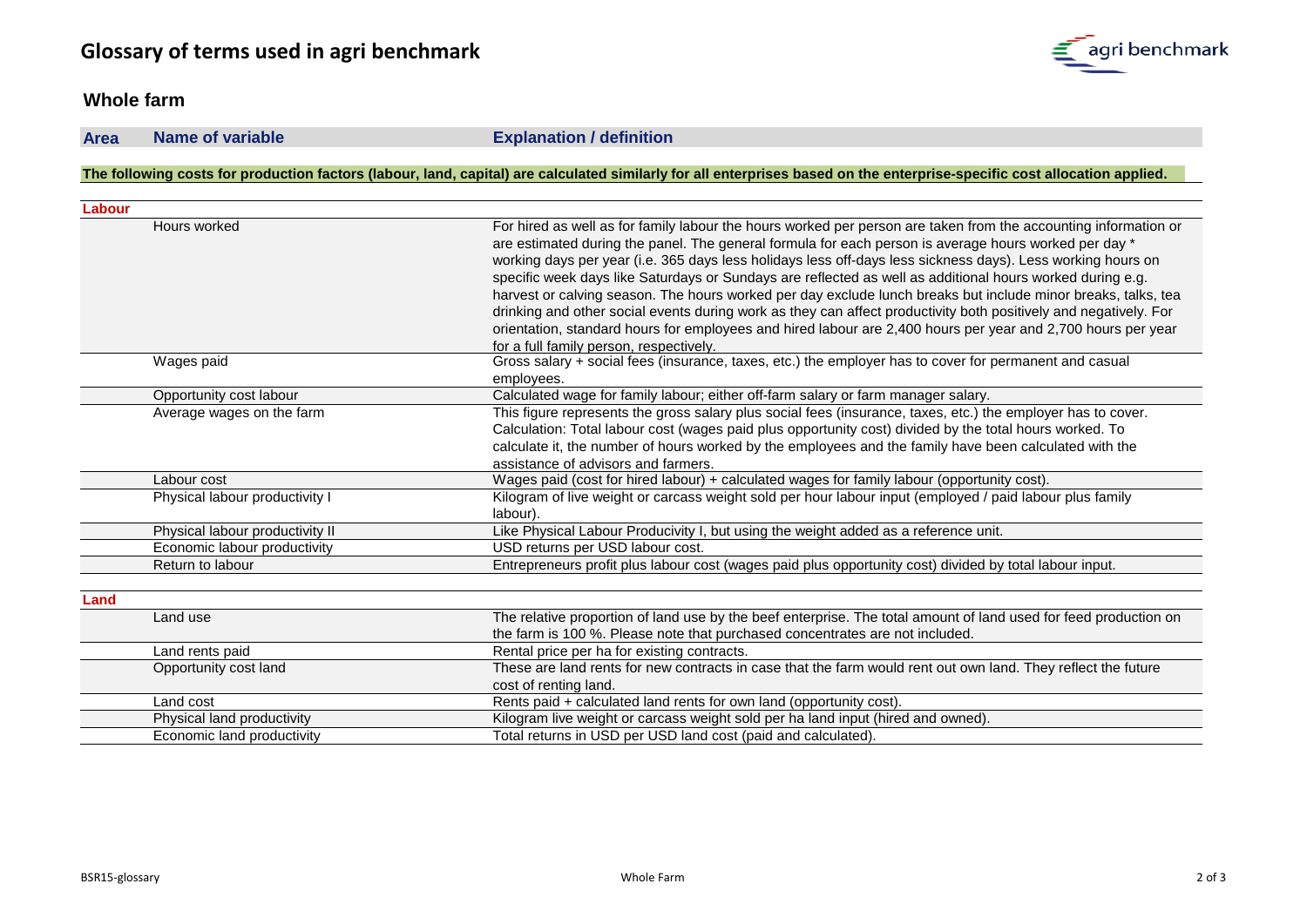

#### **Whole farm**

| <b>Area</b>    | Name of variable         | <b>Explanation / definition</b>                                                                                                                         |
|----------------|--------------------------|---------------------------------------------------------------------------------------------------------------------------------------------------------|
| <b>Capital</b> |                          |                                                                                                                                                         |
|                | Liabilities              | Sum of current loan value of short, medium and long term loans as well as operating loans.                                                              |
|                | Own capital (equity)     | Total assets excluding land, quota and cash on hand plus circulating capital less total liabilities as defined<br>above (min=0).                        |
|                | Interest rate paid       | The interest paid, differentiated in short-term, mid-term, long-term interest as well as interest on operating<br>loans.                                |
|                | Opportunity cost capital | Interest rate for long-term government bonds * equity without land (values of machines, buildings, livestock,<br>circulating capital less total loans). |
|                | Capital cost             | Interest paid + opportunity cost.                                                                                                                       |
|                | Capital productivity     | Kilograms live weight or carcass weight sold per 1,000 USD capital assets.                                                                              |

| Cost structure used for profitability calculations |                                                                                                                                                                            |
|----------------------------------------------------|----------------------------------------------------------------------------------------------------------------------------------------------------------------------------|
| Cash cost                                          | Cash cost for purchased feed, fertiliser, seeds, fuel, maintenance, land rents, interest on liabilities, wages paid,                                                       |
|                                                    | veterinary costs plus medicine, water, insurance, accounting, etc (excl. VAT).                                                                                             |
| Cost from the profit and loss account              | Cash cost + depreciation.                                                                                                                                                  |
| Depreciation                                       | Linear depreciation on machinery and buildings, calculated on replacement values.                                                                                          |
| Factor cost                                        | Sum of labour, land and capital cost (including opportunity cost).                                                                                                         |
| Non-factor cost                                    | The residual of total cost less factor costs including depreciation.                                                                                                       |
| Opportunity cost                                   | Calculated cost for using own production factors like labour (family working hours * wage for qualified local                                                              |
|                                                    | labour, land (own land * regional land rents) and capital (non-land equity * long-term government bonds                                                                    |
|                                                    | interest rate).                                                                                                                                                            |
|                                                    |                                                                                                                                                                            |
| <b>Price indices in national currencies</b>        |                                                                                                                                                                            |
| Domestic impact                                    | The change in costs associated with changes in domestic prices and productivity with the USD exchange rate<br>kept constant.                                               |
| Exchange rate impact                               | The change in costs associated with changes in the USD-exchange rate with national price and productivities<br>kept constant.                                              |
| GDP-Deflator                                       | It is a price index measuring changes in prices of all new, domestically produced, final goods and services in                                                             |
|                                                    | an economy. GDP stands for gross domestic product, the total value of all goods and services produced within                                                               |
|                                                    | that economy during a specified period. The list of GDP-deflators used is provided in Annex A.1.                                                                           |
| Real prices                                        | Real prices are derived by adjusting nominal (market) prices for inflation. To do this, an appropriate deflator                                                            |
|                                                    | has to be chosen. For this exercise, the decision was made for the GDP-deflator as it reflects all goods and                                                               |
|                                                    | services of the economy. To obtain the real price index from the nominal price index the following calculation<br>was performed: Nominal price index / GDP-deflator * 100. |
|                                                    |                                                                                                                                                                            |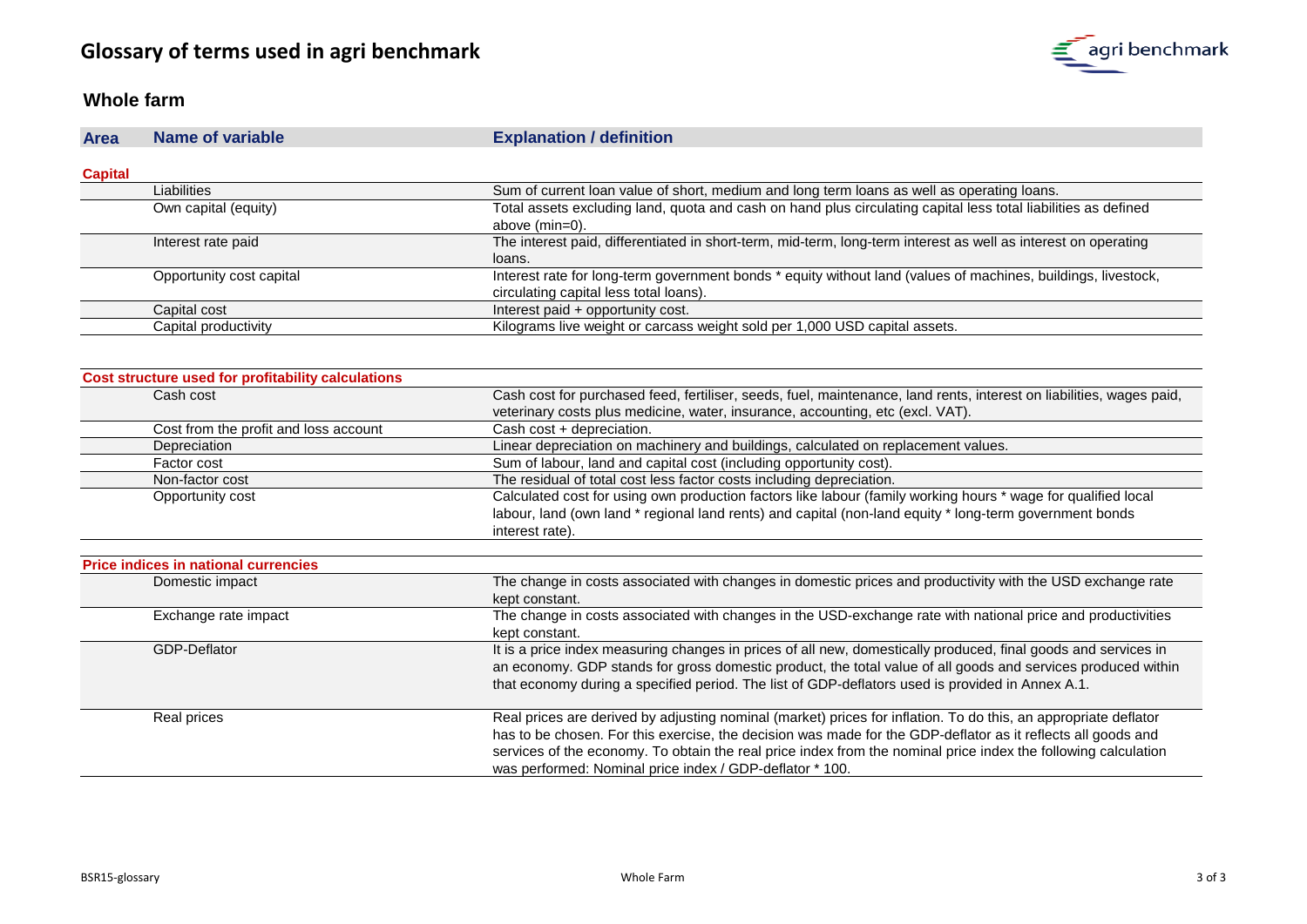

# **Beef Finishing**

| <b>Area</b> | <b>Name of variable</b>                                  | <b>Explanation / definition</b>                                                                           |
|-------------|----------------------------------------------------------|-----------------------------------------------------------------------------------------------------------|
|             |                                                          |                                                                                                           |
|             | Beef finishing production system (in alphabetical order) |                                                                                                           |
|             | Age at start and end                                     | Age in days when animals enter and leave the system.                                                      |
|             | Backgrounder / Store / Feeder                            | Animals between 4 and 15 months beyond the calf / weaner stage which had an initial fattening             |
|             |                                                          | phase.                                                                                                    |
|             | Cattle number                                            | Total number of fattening cattle produced per year. Also used to indicate farm sizes of agri              |
|             |                                                          | benchmark beef farms.                                                                                     |
|             | Cost of the beef enterprise                              | All cost of the beef enterprise. The beef enterprise as a part of the whole farm includes all beef cattle |
|             |                                                          | and the fodder production for all these animals.                                                          |
|             | Daily weight gain                                        | Weight at end minus weight at start divided by duration of fattening period expressed in g per day.       |
|             |                                                          |                                                                                                           |
|             | (Dairy) Calf                                             | Young animal of dairy origin between 7 and 120 days of age.                                               |
|             | Dressing percentage                                      | Also carcass yield. Carcass weight divided by live weight when finished animals are slaughtered           |
|             |                                                          | (weight at slaughterhouse).                                                                               |
|             | Duration of fattening period, finishing period           | Number of days animals stay in the system (age at end minus age at start).                                |
|             | Meat produced                                            | Total weight of meat added to the animal during the fattening period, expressed as live weight or         |
|             |                                                          | carcass weight.                                                                                           |
|             | Meat sold                                                | Weight of meat sold at end of fattening period = final weight of the animal, expressed as live weight or  |
|             |                                                          | carcass weight.                                                                                           |
|             | Net gain                                                 | Carcass weight divided by age at slaughter.                                                               |
|             | Losses / mortality                                       | Number of animals that die between start and end of the finishing period as a percentage of animals       |
|             |                                                          | entering the system                                                                                       |
|             | Weaner (calf)                                            | Animal between 105 and 355 days coming from cow-calf.                                                     |
|             | Weight added                                             | Total weight added during finishing period in kg LW.                                                      |
|             | Weight at start and end                                  | Live weight when animals enter and leave the system.                                                      |
|             | Stocking rate                                            | Livestock units (1 LU = 500 kg live weight) per ha forage area based on average number of animals.        |
|             |                                                          |                                                                                                           |

| Beef finishing economic data (in alphabetical order) |                                                                                                      |  |
|------------------------------------------------------|------------------------------------------------------------------------------------------------------|--|
| Factor costs                                         | Costs for production factors labour, land, capital (with opportuntly costs).                         |  |
| Non-factor costs                                     | All other costs (total costs less factor costs).                                                     |  |
| Non-beef returns of the beef enterprise              | By-products of the beef production like skin, horns and manure and direct payments, if any.          |  |
| Returns of the beef enterprise                       | Sales of beef cattle, direct payments minus balance in livestock inventory plus other returns of the |  |
|                                                      | beef enterprise.                                                                                     |  |
| Total cost of the beef enterprise                    | All costs of the beef enterprise. The relevant part of overhead and fixed costs on whole farm level  |  |
|                                                      | were allocated to the beef enterprise.                                                               |  |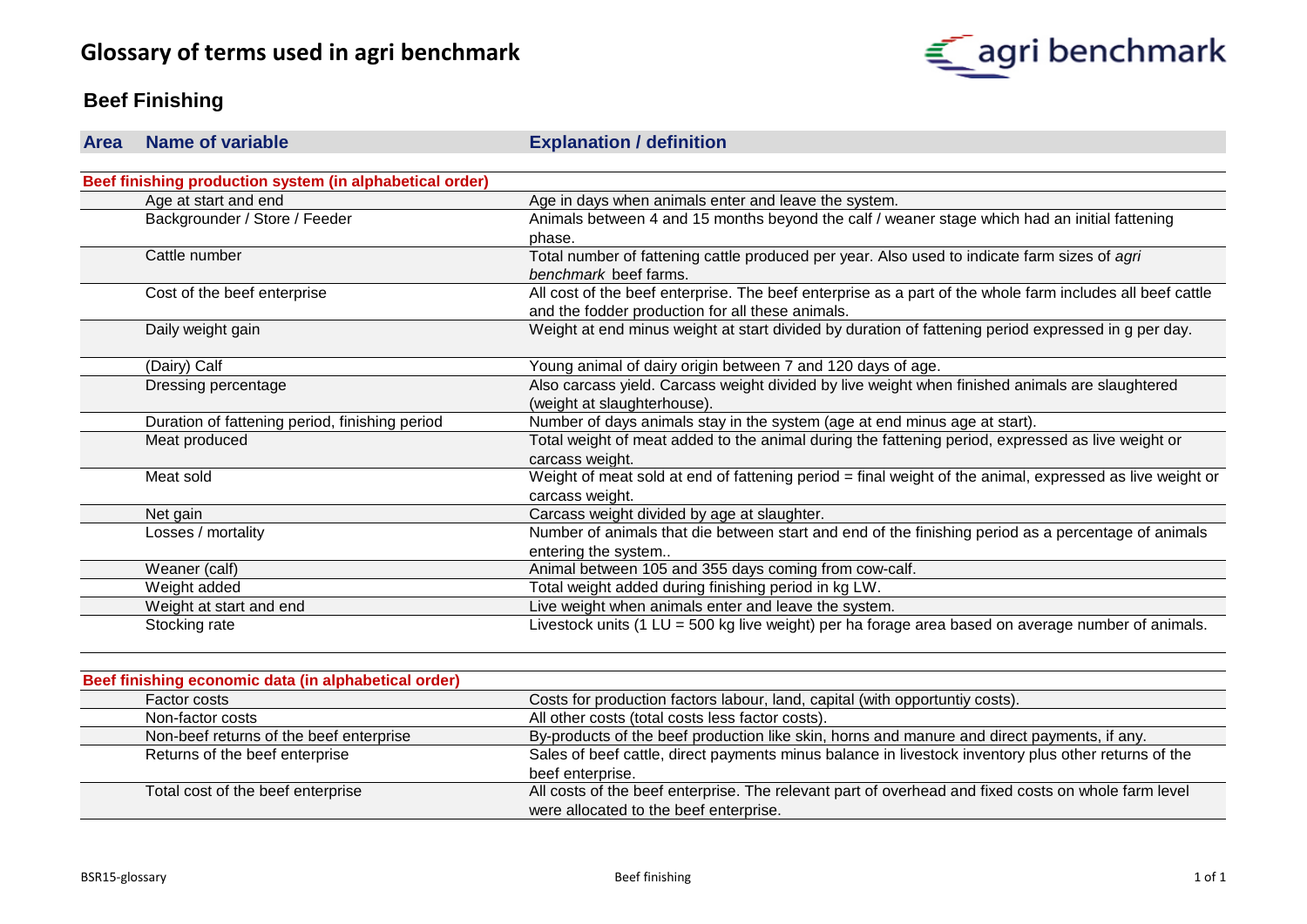

#### **Cow-calf**

#### **Area Name of variable Explanation / definition**

| Cow-calf enterprise production system (in alphabetical order) |                                                                                                                                                                                                         |  |
|---------------------------------------------------------------|---------------------------------------------------------------------------------------------------------------------------------------------------------------------------------------------------------|--|
| Age at first calving                                          | Months of age when heifers have their first calf.                                                                                                                                                       |  |
| Calf and feeder price                                         | Average calf and feeder prices of calendar year 20XX (exc. VAT) expressed per 100 kg live weight.                                                                                                       |  |
| Calf losses (mortality) (%)                                   | Number of calves that die between birth and weaning as a percentage of total calves born.                                                                                                               |  |
| Calving percentage (%)                                        | Number of calves alive within 24 hours after birth as a percentage of total cows.                                                                                                                       |  |
| Cost of the cow-calf enterprise                               | All costs of the cow-calf enterprise. The cow-calf enterprise as a part of the whole farm includes all                                                                                                  |  |
|                                                               | beef cows, breeding bulls, calves and replacement heifers and the fodder production for all these<br>animals.                                                                                           |  |
| Replacement rate (%)                                          | Number of cull cows plus number of cows died as a percentage of total cows.                                                                                                                             |  |
| Total live weight sold per cow and year                       | Total live weight of weaners, cull cows, cull heifers and breeding animals sold per year divided by the<br>total number of cows.                                                                        |  |
| Weaning percentage                                            | Number of calves weaned (born minus losses) per 100 cows and year.                                                                                                                                      |  |
| Weight at weaning                                             | Live weight at the day of weaning. This weight is taken as the sale or transfer weight of the weaners.                                                                                                  |  |
| Standardised 200 day weaning weight                           | Weaning weights adjusted to 200 days age.                                                                                                                                                               |  |
|                                                               | Calculation: 200 days / weaning age * weaning weight                                                                                                                                                    |  |
| Total live weight sold                                        | Sum of the weight of cull animals (cows, bulls, surplus heifers), breeding animals (surplus heifers),<br>weaner calves and adult animals sold or transferred to the beef finishing enterprise per year. |  |
| Total live weight sold per cow                                | Total live weight sold divided by the number of cows.                                                                                                                                                   |  |
| Stocking rate                                                 | Livestock units (1 LU = 500 kg live weight) per ha forage area based on average number of animals.                                                                                                      |  |

| Cow-calf enterprise economic data (in alphabetical order) |                                                                                                        |  |
|-----------------------------------------------------------|--------------------------------------------------------------------------------------------------------|--|
| Animal purchases                                          | Cost for buying animals for the cow-calf enterprise from outside the farm, for example breeding bulls, |  |
|                                                           | replacement heifers.                                                                                   |  |
| Approximation of feed costs (AFC)                         | Calculated as feed cost (purchase feed + fertiliser, seed and pesticides for won feed production) +    |  |
|                                                           | machinery cost (machinery maintenance + depreciation + contractor) + fuel, energy, lubricants and      |  |
|                                                           | water + land cost (land rents paid + opportunity cost own land).                                       |  |
| Beef / calf and feeder price                              | Average beef / calf and feeder prices in the year considered.                                          |  |
| Beef price                                                | Average beef price per carcass weight in the year considered.                                          |  |
| Calf/weaner/backgrounder prices per 100 kg live           | Farm gate sale price per 100 kg live weight at the day of weaning.                                     |  |
| weight                                                    |                                                                                                        |  |
| Calf/weaner/backgrounder prices per head                  | Farm gate sale price per head at the day of weaning.                                                   |  |
| Factor costs                                              | Costs for production factors labour, land, capital (with opportuntiy costs).                           |  |
| Non-factor costs                                          | All other costs (total costs less factor costs).                                                       |  |
| Weaner and transfer to beef receipts                      | Receipts from weaners sold and weaners and other animals (i.e. cows) transferred to the own beef       |  |
|                                                           | finishing enterprise.                                                                                  |  |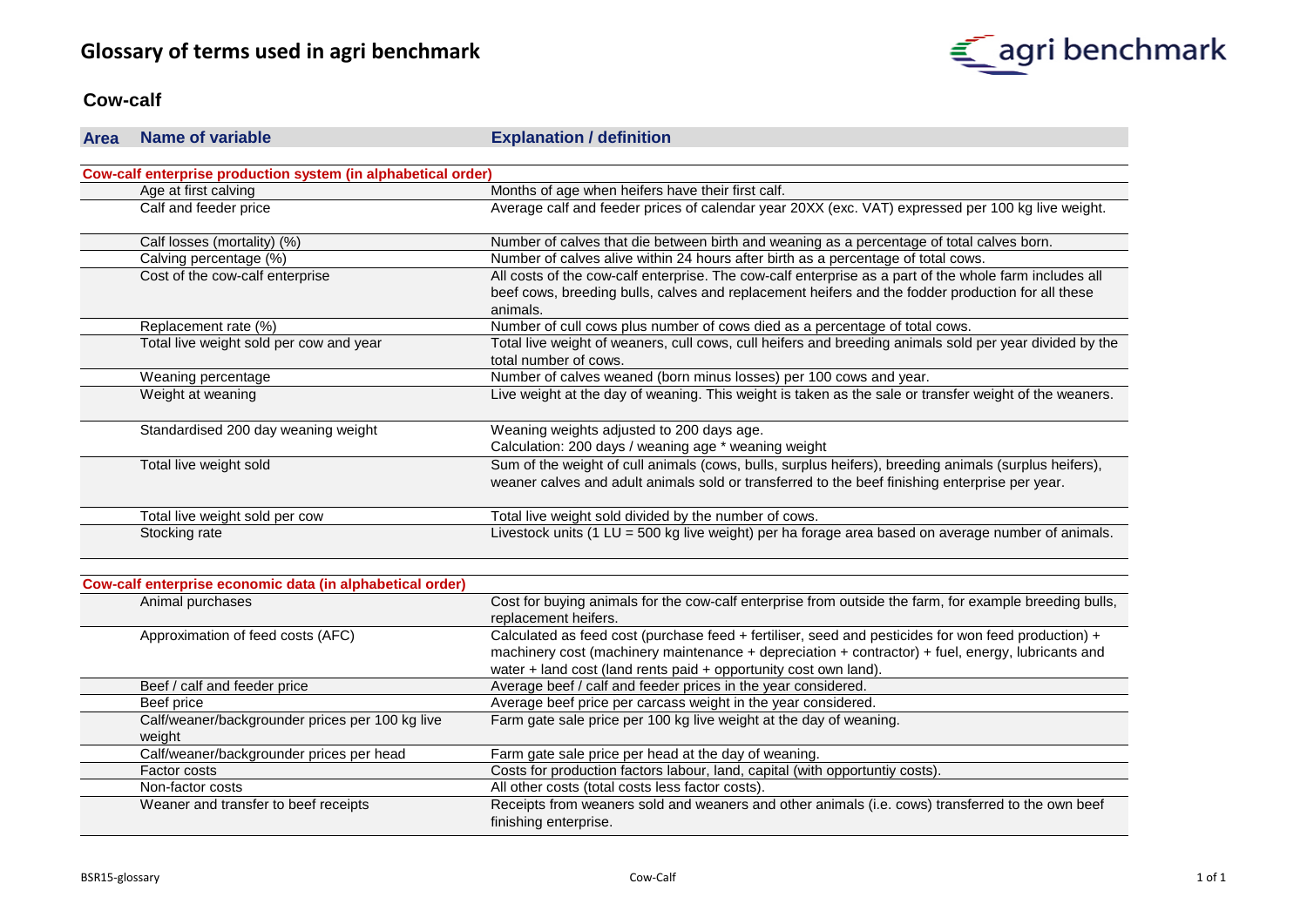# **Glossary of terms used in agri benchmark**



# **Sheep (ewe)**

| <b>Area</b> | Name of variable                                                 | <b>Explanation / definition</b>                                                                        |
|-------------|------------------------------------------------------------------|--------------------------------------------------------------------------------------------------------|
|             |                                                                  |                                                                                                        |
|             | Sheep (ewe) enterprise production system (in alphabetical order) |                                                                                                        |
|             | Age at first lambing                                             | Months of age when hoggets have their first lamb.                                                      |
|             | Cost of the ewe enterprise                                       | All costs of the ewe enterprise. The ewe enterprise as a part of the whole farm includes all sheep and |
|             |                                                                  | the fodder production for all these animals.                                                           |
|             | Lambs alive after one day (per ewe)                              | Number of lambs alive within 24 hours after birth per ewe.                                             |
|             | Lambs marked (per ewe)                                           | Lambs marked as a proportion of the total number of ewes. This variable is used in those farms where   |
|             |                                                                  | lambs are not seen/controlled before marking.                                                          |
|             | Lamb losses (mortality) (%)                                      | Number of lambs that die between birth and weaning as a percentage of total lambs born.                |
|             | Number of lambs weaned per 100 ewes and year                     | (Number of lambs born alive less lamb losses until weaning) / total number of ewes.                    |
|             | Replacement rate (%)                                             | Number of cull ewes plus number of ewes died as a percentage of total ewes.                            |
|             | Total live weight sold per ewe and year                          | The sum of slaughter lambs, store lambs, proportional cull ewe, cull young ewes and breeding animals   |
|             |                                                                  | live weight.                                                                                           |
|             | Weaned lambs per 100 ewes and year                               | Number of lambs weaned (no. born minus losses).                                                        |
|             | Weaning age (days)                                               | Age at the day of weaning.                                                                             |
|             | Weaning percentage                                               | Number of calves weaned per 100 cows and year.                                                         |
|             | Weaning weight (kg)                                              | Live weight at the day of weaning.                                                                     |
|             | Total live weight sold per ewe                                   | Sum of the live weight of lambs, cull animals (ewes, rams, surplus young ewes), breeding animals sold  |
|             |                                                                  | or transferred to the beef finishing enterprise per year divided by the number of ewes.                |

| Sheep (ewe) enterprise economic data (in alphabetical order) |                                                                                                     |
|--------------------------------------------------------------|-----------------------------------------------------------------------------------------------------|
| Approximation of feed costs (AFC)                            | Calculated as feed cost (purchase feed + fertiliser, seed and pesticides for won feed production) + |
|                                                              | machinery cost (machinery maintenance + depreciation + contractor) + fuel, energy, lubricants and   |
|                                                              | water + land cost (land rents paid + opportunity cost own land).                                    |
| Lamb prices                                                  | Average lamb prices (slaughtered at weaning and later) in the year considered.                      |
| Total returns                                                | All market returns from the ewe enterprise (meat from lambs and other animals, livestock, wool and  |
|                                                              | skins) + payments allocated to the ewe enterprise + other returns (e.g., manure).                   |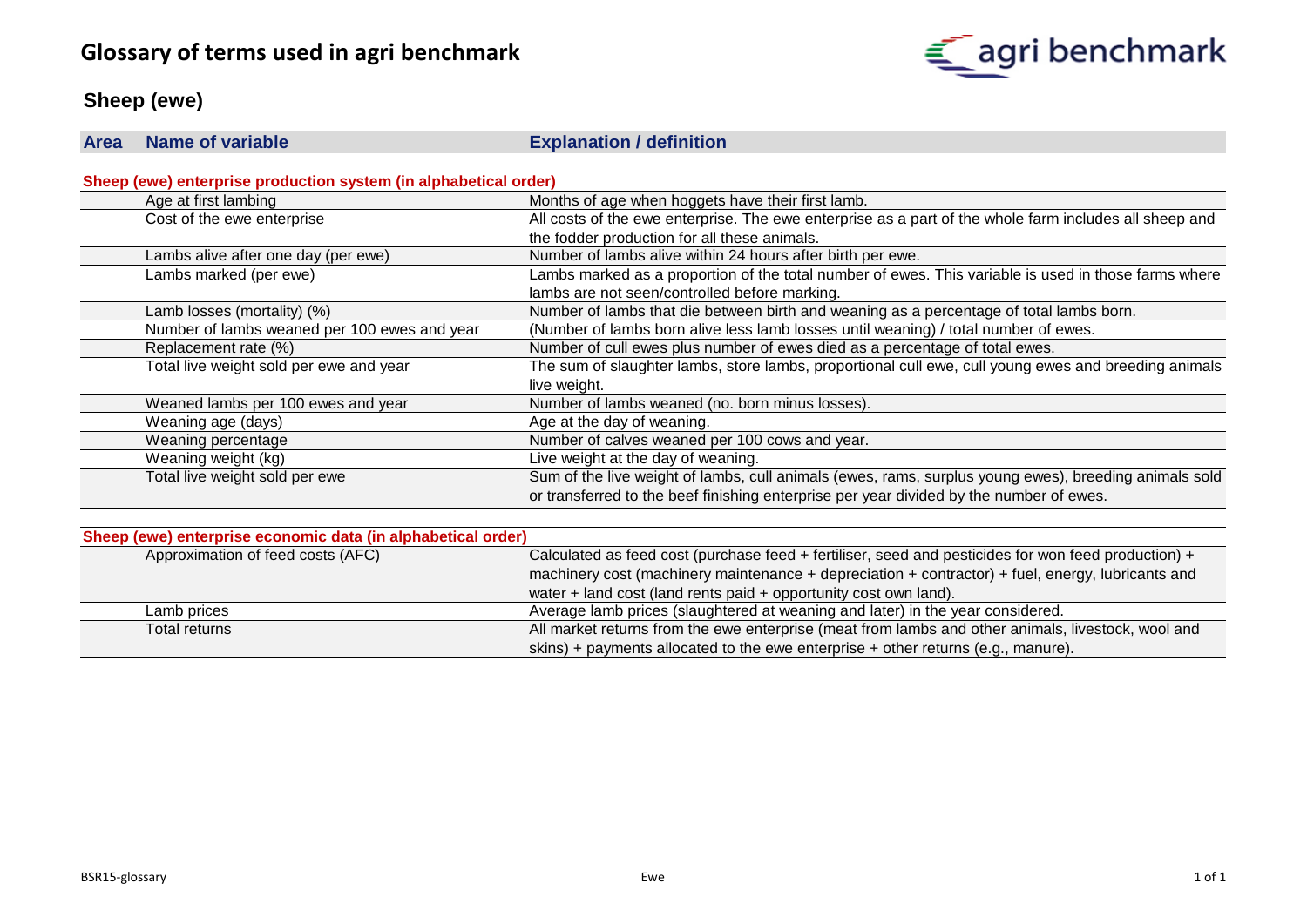

## **Country page**

| <b>Area</b>  | <b>Name of variable</b>                 | <b>Explanation / definition</b>                                                                         |
|--------------|-----------------------------------------|---------------------------------------------------------------------------------------------------------|
|              |                                         |                                                                                                         |
|              | Inventories, production and consumption |                                                                                                         |
|              | <b>Total cattle</b>                     | Total number of dairy cows, suckler cows, replacement heifers dairy, replacement heifers beef /         |
|              |                                         | suckler-herd, calves dairy, calves beef / suckler-herd, cattle on feed, breeding bulls.                 |
|              | Suckler-cows                            | Cows used only to produce beef calves (contrary to dairy cows).                                         |
|              | Cattle on feed                          | All cattle which are kept for the purpose of finishing and slaughter. They do NOT include cull animals. |
|              |                                         | Calculated as total cattle herd - dairy cows - beef cows - replacement heifers dairy herd - replacement |
|              |                                         | heifers cow-calf herd - calves which are not weaned yet.                                                |
|              | Replacement heifers dairy herd          | Calculated based on replacement rates and age at first calving.                                         |
|              | Replacement heifers cow-calf herd       | Calculated based on replacement rates and age at first calving.                                         |
|              |                                         |                                                                                                         |
|              | Production (million head)               | Number of animals annually slaughtered in the country.                                                  |
|              | Production ('000 tons)                  | Beef production in carcass weight.                                                                      |
|              | Production (kg per head)                | Carcass weight of one animal. Calculated as production ('000 tons) divided by production (million       |
|              |                                         | head).                                                                                                  |
|              | Extraction rate (%)                     | Production (million head) divided by total cattle.                                                      |
|              | Consumption ('000 tons)                 | Beef consumption in thousand tons in the country.                                                       |
|              | Population (million)                    | All the human inhabitants.                                                                              |
|              | Consumption (kg per capita)             | Beef consumption per capita per year. Calculated as consumption ('000 tons) divided by population.      |
|              |                                         |                                                                                                         |
| <b>Trade</b> |                                         |                                                                                                         |
|              | Export ('000 tons)                      | Total quantity in thousand tons of beef sent to another country.                                        |
|              | Export (USD million)                    | Total value in USD of beef sent to another country.                                                     |
|              | Import ('000 tons)                      | Total quantity in thousand tons of beef received from another country.                                  |
|              | Import (USD million)                    | Total value in USD of beef received from another country.                                               |
|              |                                         |                                                                                                         |
|              | <b>Beef and livestock prices</b>        |                                                                                                         |
|              | Beef prices                             | Price without VAT paid for 1 kg of carcass weight or live weight.                                       |
|              | Livestock prices                        | Price paid for 1 kg of live weight or per head.                                                         |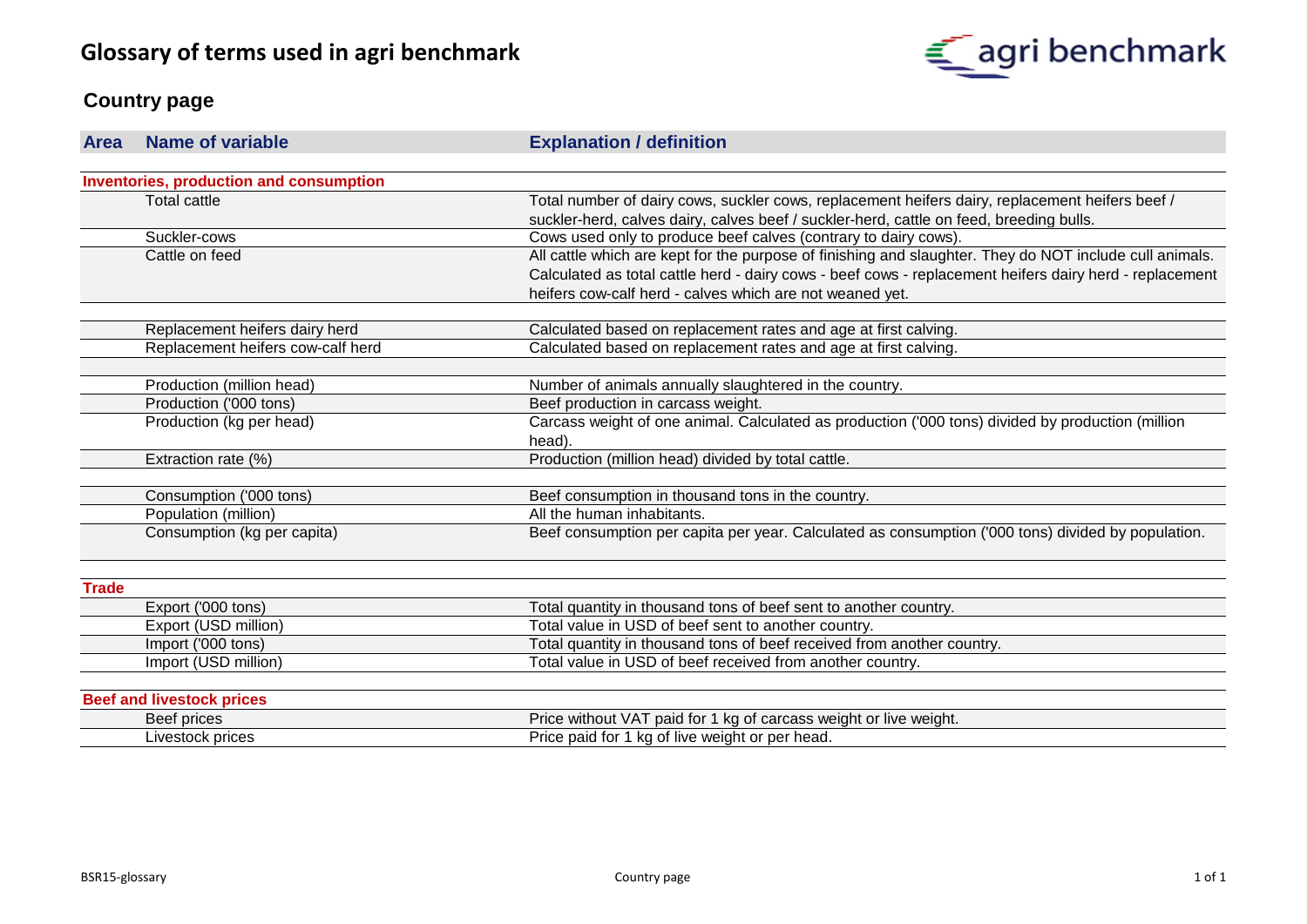# **Glossary of terms used in agri benchmark**



## **Animal categories and classification**

| <b>Beef and livestock prices</b>               | <b>Explanation</b>                                                                                                                                       |  |
|------------------------------------------------|----------------------------------------------------------------------------------------------------------------------------------------------------------|--|
| <b>Animal categories</b>                       |                                                                                                                                                          |  |
| Slaugher animals                               |                                                                                                                                                          |  |
| <b>Bulls</b>                                   | Male (entire) animal for the purpose of fattening/finishing.                                                                                             |  |
| <b>Steers</b>                                  | Male (castrated) animal for the purpose of fattening/finishing.                                                                                          |  |
| <b>Heifers</b>                                 | Female animal whcih had not calved yet.                                                                                                                  |  |
| Cows                                           | Female animal whcih had at least one calf.                                                                                                               |  |
| Calves                                         | Male and female animals before weaning.                                                                                                                  |  |
| Cull cow                                       | Cow at the end of her service life which is sent to slaughter.                                                                                           |  |
| Cull bull                                      | Breeding bull the end of his service life which is sent to slaughter.                                                                                    |  |
| Cull heifer                                    | (Surplus) Heifer not used for replacend nor fatteing which is sent to slaughter.                                                                         |  |
| Incoming animals (for fattening/finishing)     |                                                                                                                                                          |  |
| Backgrounder / Store / Feeder                  | Animals between 4 and 15 months beyond the calf / weaner stage which had an initial<br>fattening phase.                                                  |  |
| (Dairy) Calf                                   | Young animal of dairy origin between 7 and 120 days of age.                                                                                              |  |
| Weaner (calf)                                  | Animal between 105 and 355 days coming from cow-calf.                                                                                                    |  |
| Other categories (mostly country<br>specific)  |                                                                                                                                                          |  |
| Yearling steer                                 | A steer of aournd one year at slaughter (Australia)                                                                                                      |  |
| Jap grassfed ox                                | Steers fed on pasture for export to Japan (Australia)                                                                                                    |  |
| Fed heifers                                    | Heifers finished and ready for slaughter (Canada)                                                                                                        |  |
| Fed steers                                     | Steers finished and ready for slaughter (Canada)                                                                                                         |  |
| Steers 1st class                               | Colombian classification                                                                                                                                 |  |
| Steers prime class                             | Colombian classification                                                                                                                                 |  |
| <b>Classification od animals and carcasses</b> |                                                                                                                                                          |  |
| R3                                             | One class of the EU carcass classification based on Cuncil Regulation EEC 1208/81<br>http://eur-lex.europa.eu/legal-content/EN/TXT/?uri=CELEX:31981R1208 |  |
|                                                | Conformation (the shape and development of the carcasses): is denoted by the letters S, E,                                                               |  |
|                                                | U, R, O, P with S being the best and P the poorest;<br>Fat: the degree of fat is denoted by the numbers 1, 2, 3, 4, 5 in order of increasing fatness     |  |
|                                                | Sex category: denoted by the letters A (young bull), B (bull), C (steer), D (cow) and E (heifer)                                                         |  |
|                                                | R3 is an average classification and used for lead market prices in the EU                                                                                |  |
| SEU                                            | Czech Republic: classification S of the EU classification                                                                                                |  |
| ER                                             | Spain: see above: Heifer with conformation class R                                                                                                       |  |
| AR3                                            | Spain: see above: Bukk with conformation class R3                                                                                                        |  |
| Steer A-Grade                                  | South Africa:                                                                                                                                            |  |
| Steer full grown                               | South Africa:                                                                                                                                            |  |
| Steer 4 tooth                                  | South Africa:                                                                                                                                            |  |